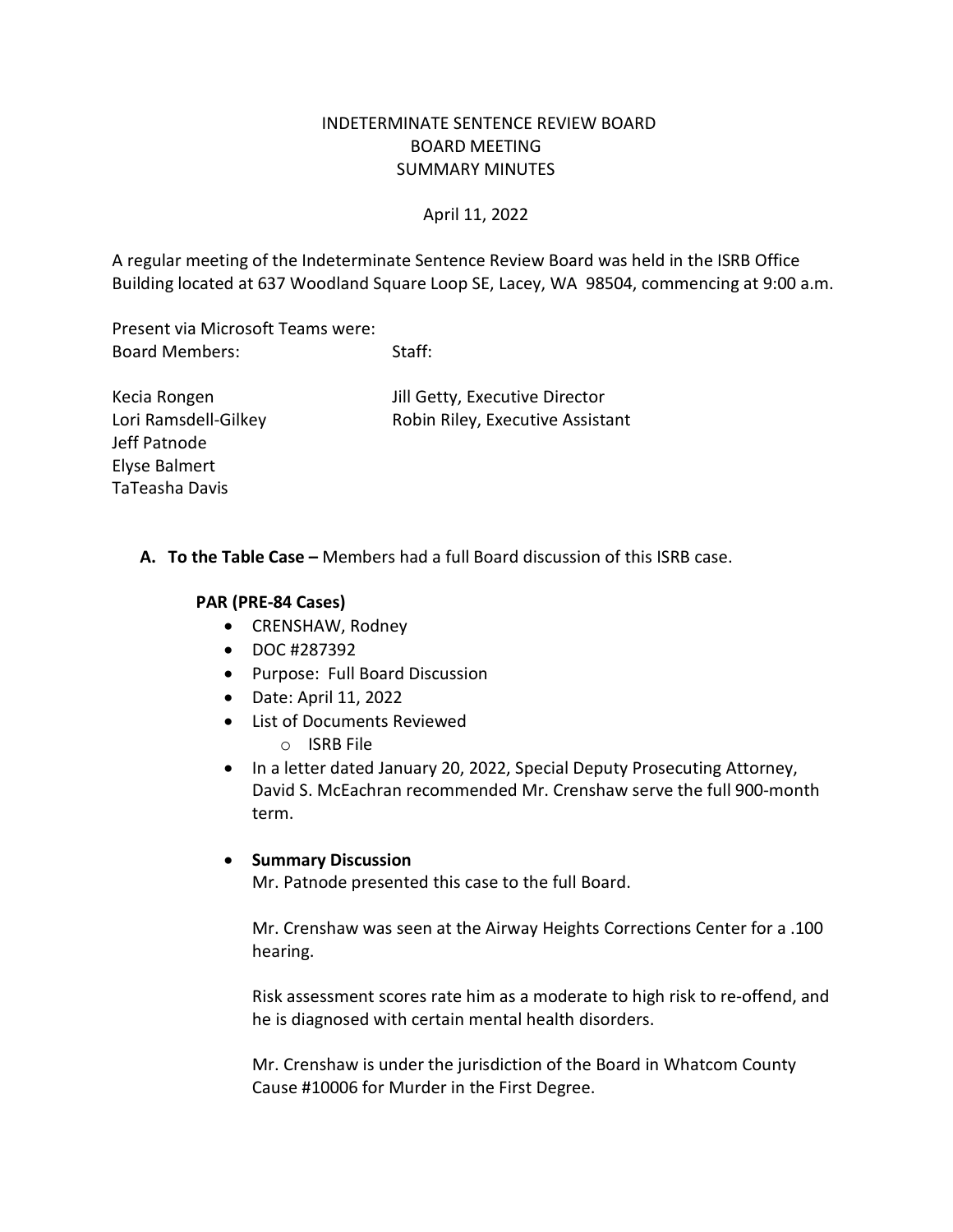their honeymoon. Mr. Crenshaw believed she had been unfaithful and assaulted her by hitting her in the head and stabbing her. He disposed of her rid of her car by driving it into the river. He was 38 years old at the time of the murder and he is currently 71 years old. File materials describe the underlying conviction as the murder of his wife on body in a drainage ditch approximately 25 miles away. He was subsequently arrested after attempting to enlist the aid of two hitchhikers to help him get

He has extensive criminal history to include misdemeanor offenses, aggravated battery, disorderly conduct, resisting arrest and assault.

 Mr. Crenshaw has had three serious infractions since his last hearing, but none since 2018.

Mr. Crenshaw has poor impulse control and does not respond well to changes in his environment.

Mr. Crenshaw is medication compliant and would like to transition to lower levels of custody.

#### • **Decision:**

 The panel recommends Mr. Crenshaw be found not parolable and 30 months be added to his minimum term.

#### • **Reasons:**

 **staff and had three serious infractions since last hearing, all involving**  o **Though Mr. Crenshaw has made recent improvements in managing his behavior he continues to have negative interactions with DOC use of aggression or violence.** 

 Since his last Board hearing, Mr. Crenshaw has had a serious infraction for fighting with another inmate, and two separate serious infraction for Strong Arming and Intimidation. Additionally, there a several noted interactions with staff in which Mr. Crenshaw becomes argumentative, uses abusive language, and may even throw objects at DOC staff.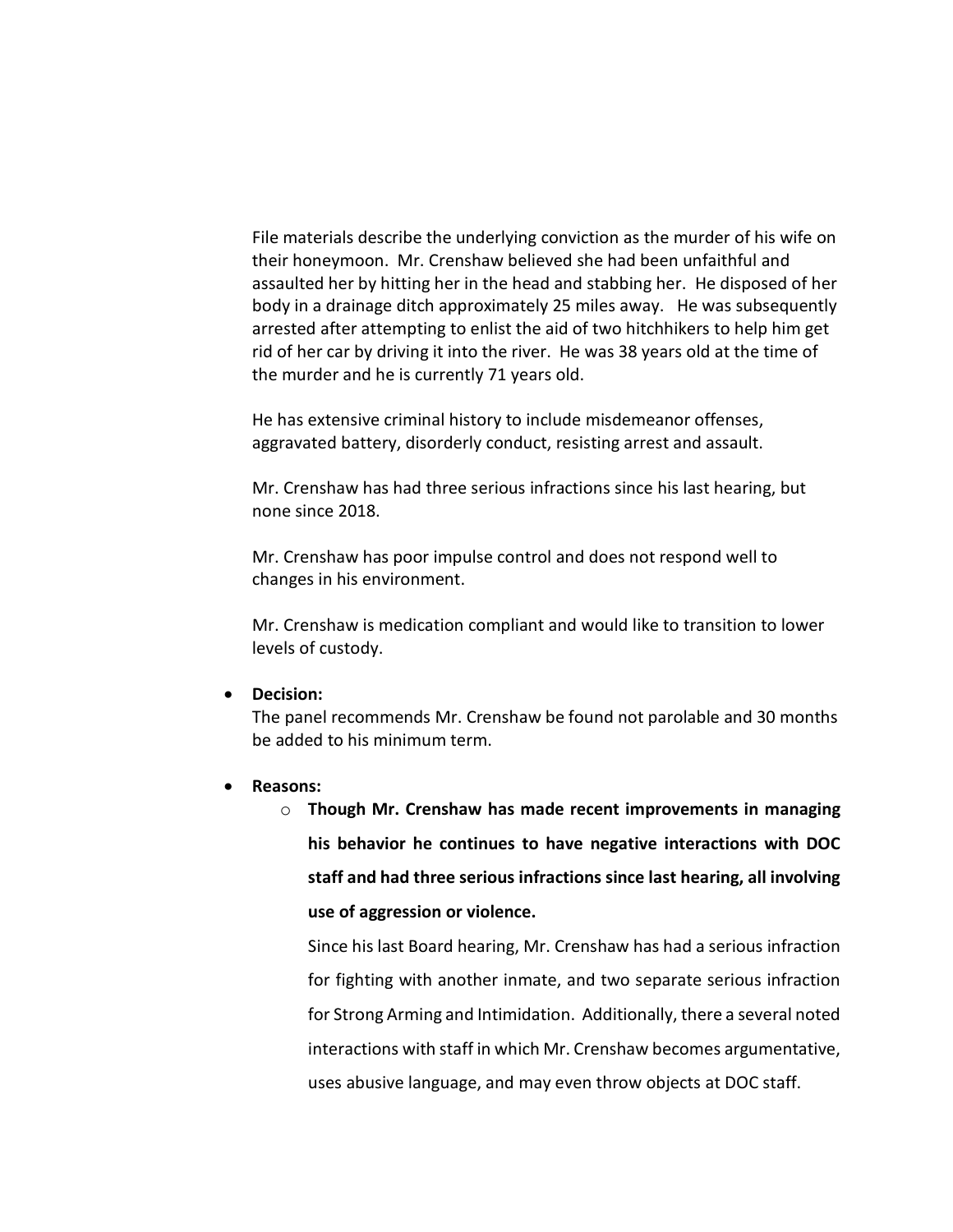- o **Mr. Crenshaw needs a longer period where he is found to be stable with his mental health and fully compliant with his plan.**
- o **Mr. Crenshaw has two prior failures when he has had the opportunity to participate in lower levels of custody. His limited frustration tolerance appears to be the common factor that has resulted in failure on the two prior attempts.**
- o **Mr. Crenshaw is not a fully rehabilitated and fit subject for release as evidenced by his psychological report prepared for the current hearing.**

 October 8, 2021, he opines "Mr. Crenshaw appears to be at a Moderate to Moderate-High risk for violent recidivism. Mr. Crenshaw's risk for violence is at this level is based on his history of poor impulse control, poor anger management, and poor behavioral others on numerous occasions. He appears to have improved his However, his risk for violence is such that he would require a specialized management plan to successfully mitigate violence. By involvement with a mental health team, and supervisory staff who are versed in mental health and de-escalation skills". In the most recent psychological evaluation by PhD Richel, dated constraint skills that has resulted in physical aggression towards ability to de-escalate himself and to conduct himself pro-socially. specialized violence mitigation plan, this psychologist means

#### • **Recommendations:**

- o Mr. Crenshaw should remain infraction free and reduce his negative problem-solving skills. interactions with staff, continue with his mental health programming, and participate in Offender Change programming designed to address frustration tolerance, use of aggression, and the development of
- • **Next Action:** 
	- o Schedule .100 hearing 120 days prior to his parole eligibility review date (PERD).